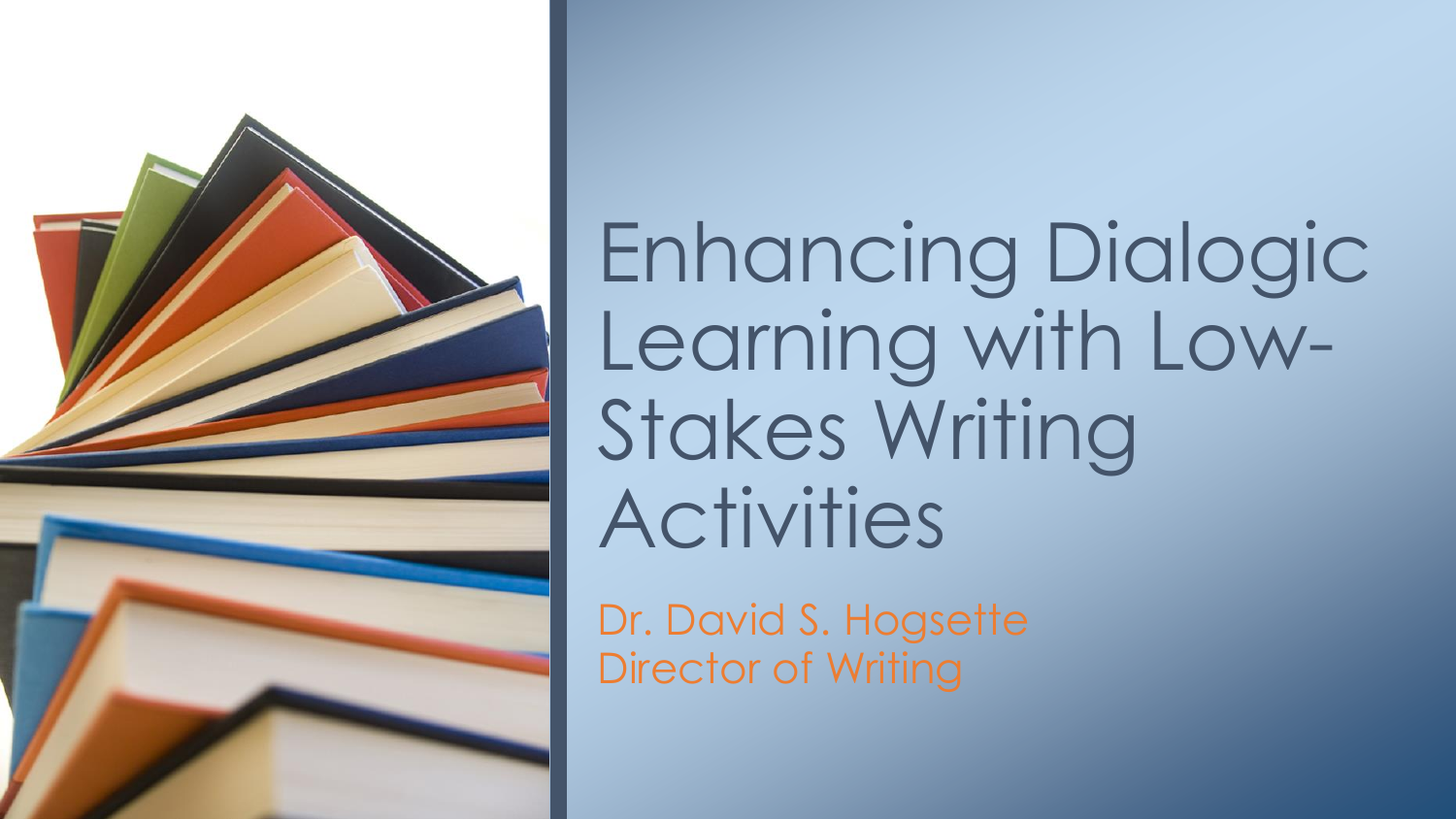# High-Stakes vs. Low-Stakes Writing

- High-Stakes Writing
	- Formal, long, structured writing assignments
	- Significant portion of final grade (high stress for students)
	- Heavy grading commitment (high stress for professors)
	- Examples: formal essays, long research papers, essay exams, lab reports, portfolio of assignments
- Low-Stakes Writing
	- Informal, short, less-structured writing assignments
	- Smaller portion of final grade (low stress, encourages student risk taking)
	- Light grading commitment—points for completing (low stress, encourages curricular experimentation)
	- Examples: abstracts, short memos, discussion question answers, brainstorming, paragraph summaries; pro/con lists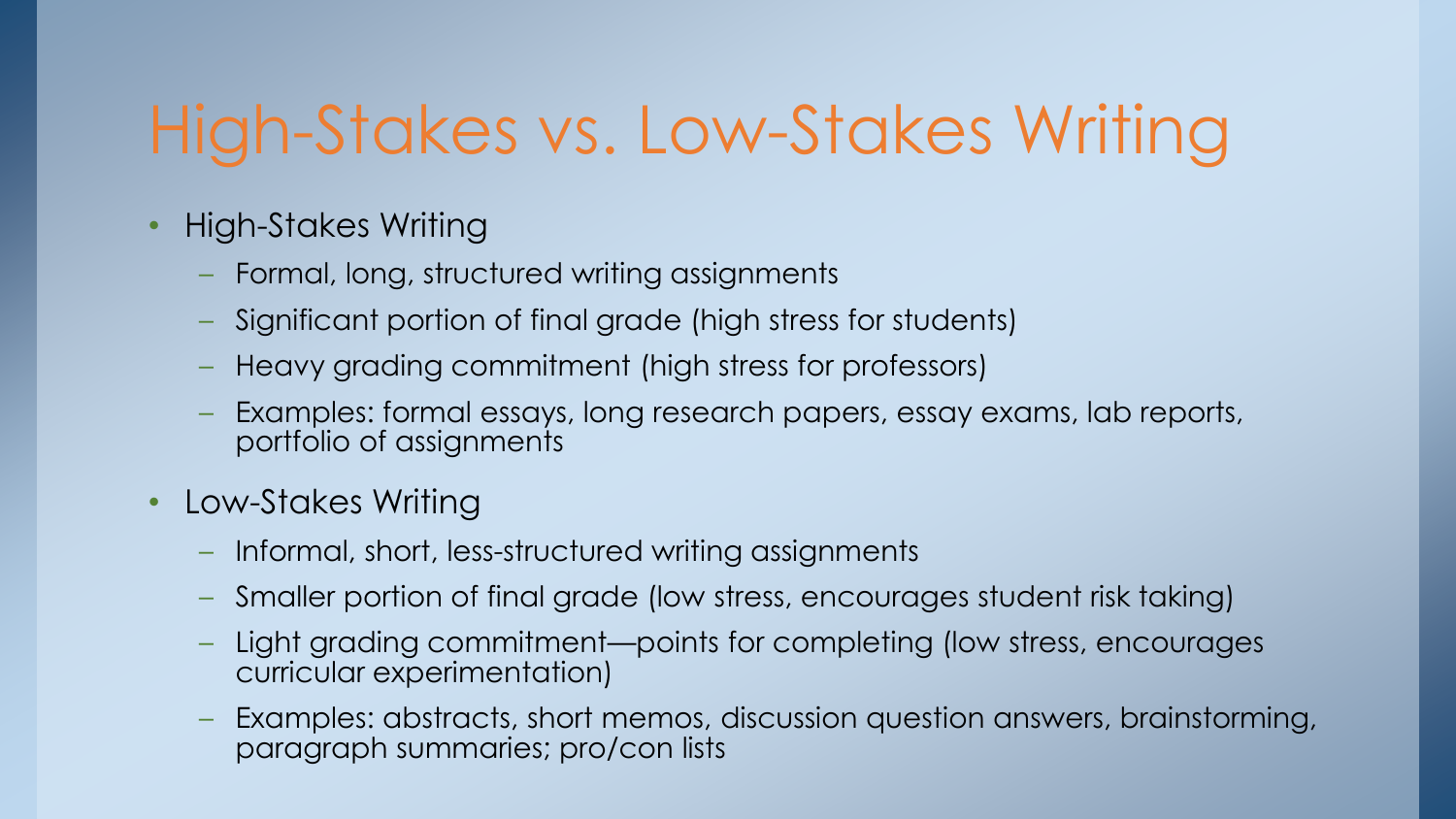## Low-Stakes Writing as Active Learning Tool

- Reinforcement of material—aids in student retention of information
- Knowledge building—allows students to demonstrate understanding of concepts
- Application of concepts—relates material to individual perspectives and/or professional and disciplinary contexts
- Independent active learning—encourages student-oriented research or exploration of concepts
- Critical thinking—engages higher order learning (analysis, synthesis, evaluation, persuasion)
- Professional discourse—offers students low-stakes practice writing for a discipline or profession
- High-stakes preparation—allows students opportunity to practice for exams and longer writing assignments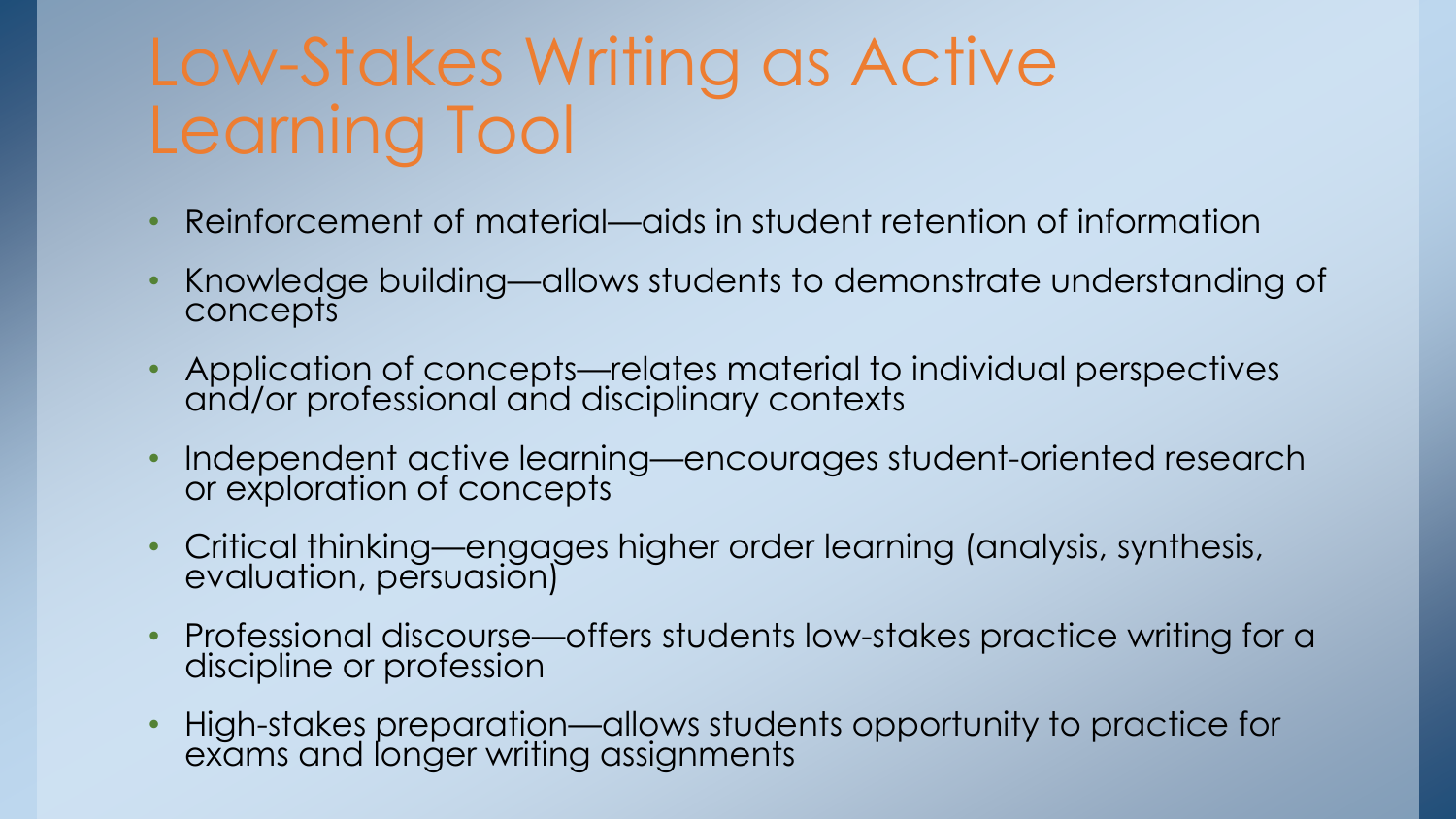# Integrating Low-Stakes Writing

- Homework writing to prepare for class lecture or content presentation
- Pre-class work to prepare for an in-class group activity
- In-class short-answer quizzes to prepare for midterm and final (share and discuss a few examples with the class)
- Post-class summary/abstract of lecture to reinforce key points and to check for comprehension
- Individual in-class writing to prepare for group discussions and/or class discussions
- Practice short answer and essay writing to prep for exams (display a few examples and discuss as a class)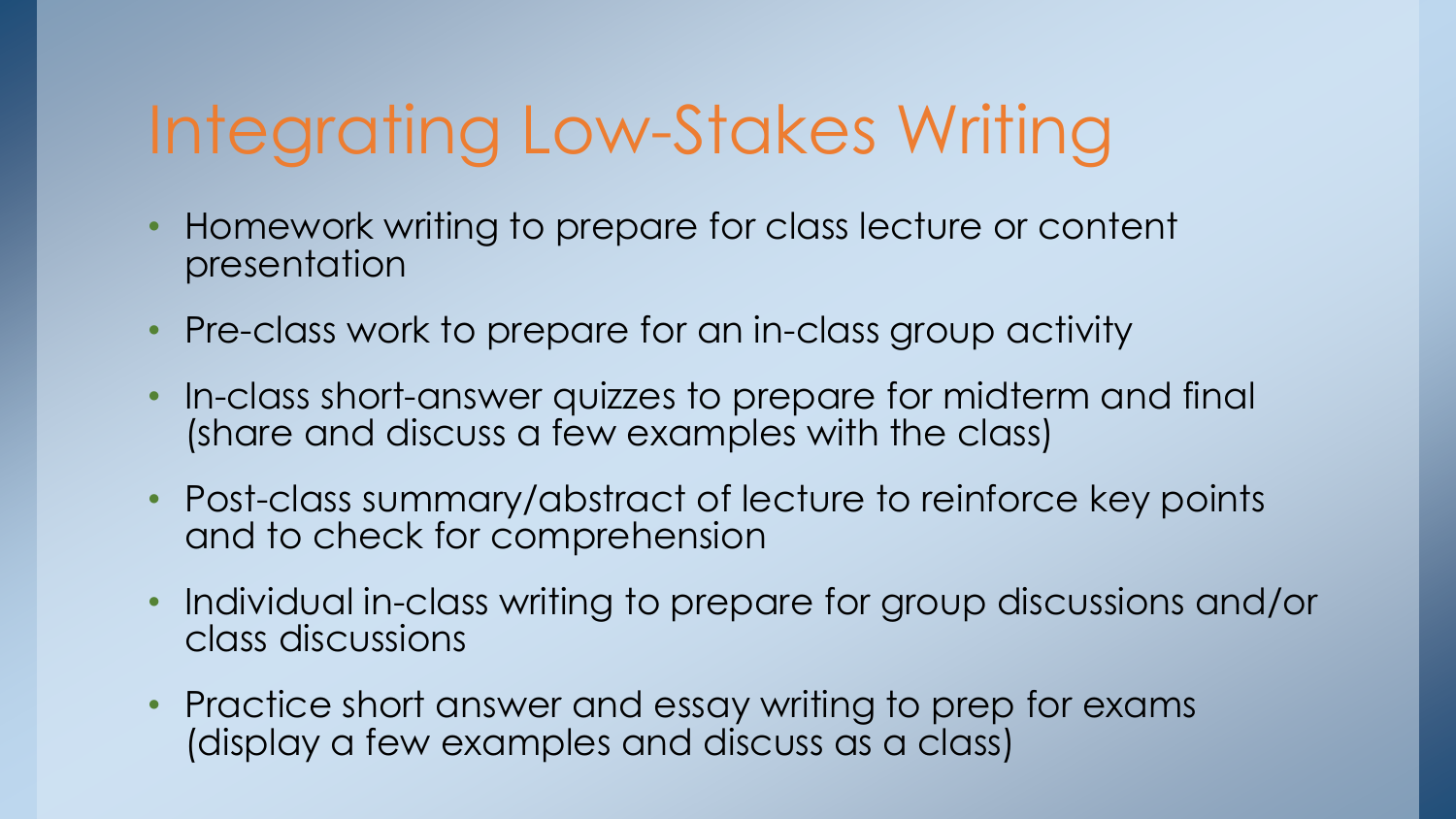# Example from a Tech Writing Class

- Students read chapter in book for homework
- Before class, students write a short memo (using proper memo format) in response to case study scenarios described at the end of the chapter
	- Students bring a print copy and a copy on their computers
- Begin class with group sharing/discussion of individual memos
- Each group chooses best example from group and presents it to the class using computer presentation equipment
- Professor directs discussion of the strengths and weaknesses of the example
- End class with prepared short lecture highlighting key points
- Collect the memos and assign points to all who completed it
	- Can have set points for poor, average, excellent effort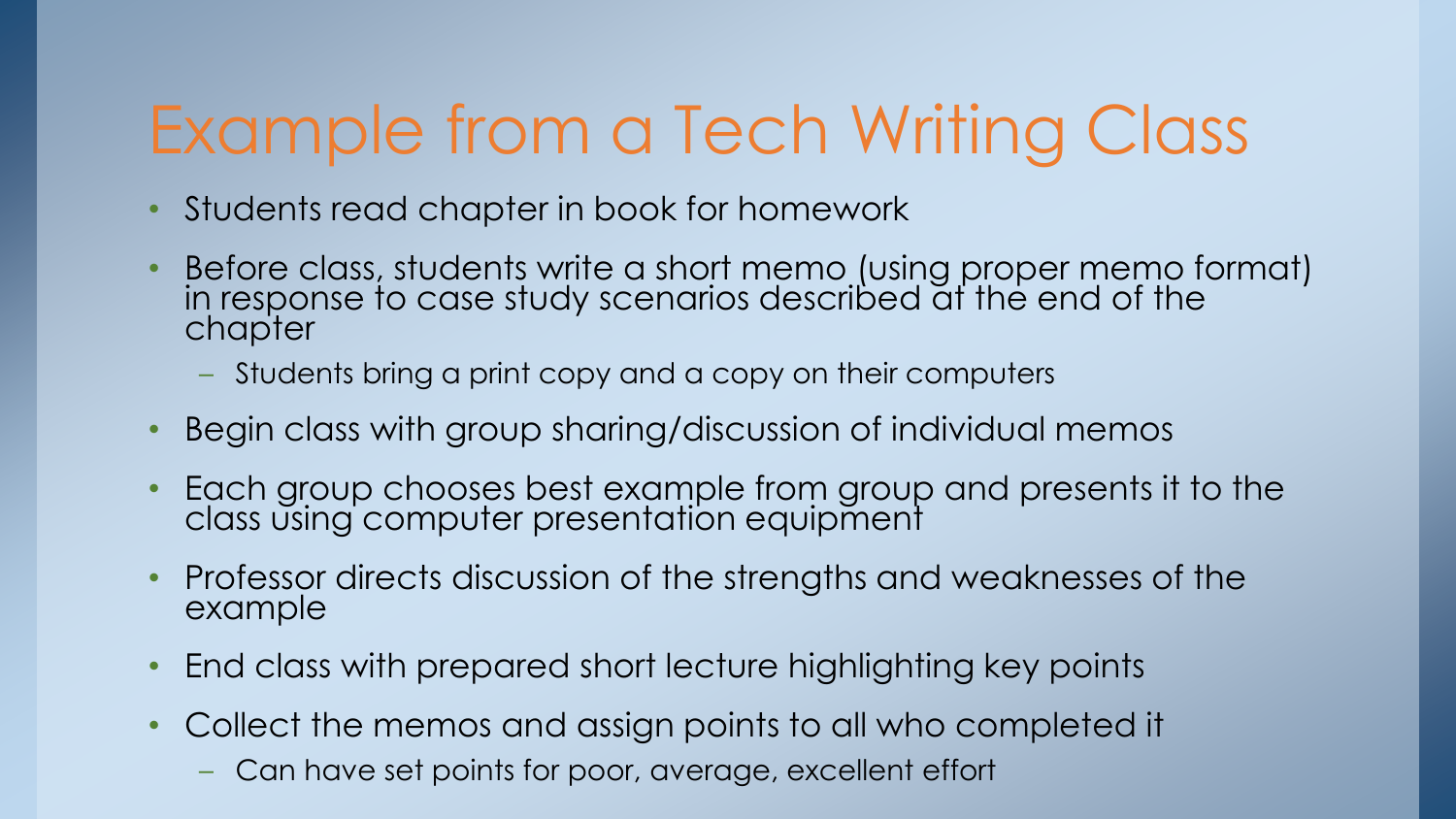#### Examples Across the Curriculum: Arts and Letters

- Accounting, Biz, Economics, Entrepreneurship
	- Memo, biz letter, or abstract applying a concept to a case study
- Biblical/Religious Studies
	- List of Bible study questions for a passage or theological theme
- Communication Arts
	- Dos and Don'ts list for intercultural communication
- Education
	- List of outcomes in prep for a full lesson plan
- English
	- Abstract of a critical article in prep for class discussion
- History
	- Write a one-page hypothetical (what if the Brits won the war of 1812…)
- Modern Languages
	- Translate a short passage into English and/or vice versa
- Music
	- Write a paragraph defense of progressive metal or hip hop using key principles of music composition
- Philosophy
	- Summarize a complex philosophical concept into a single paragraph or abstract
- Political Science
	- Write a pro-con bullet list for a particular public policy, first from America's perspective and then from a different country's perspective
- **Psychology** 
	- Write a brief psychological profile of your roommate or friend or sibling using key principles of a psychological school of thought
- Sociology
	- Summarize how a particular sociological theory applies to a specific contemporary example